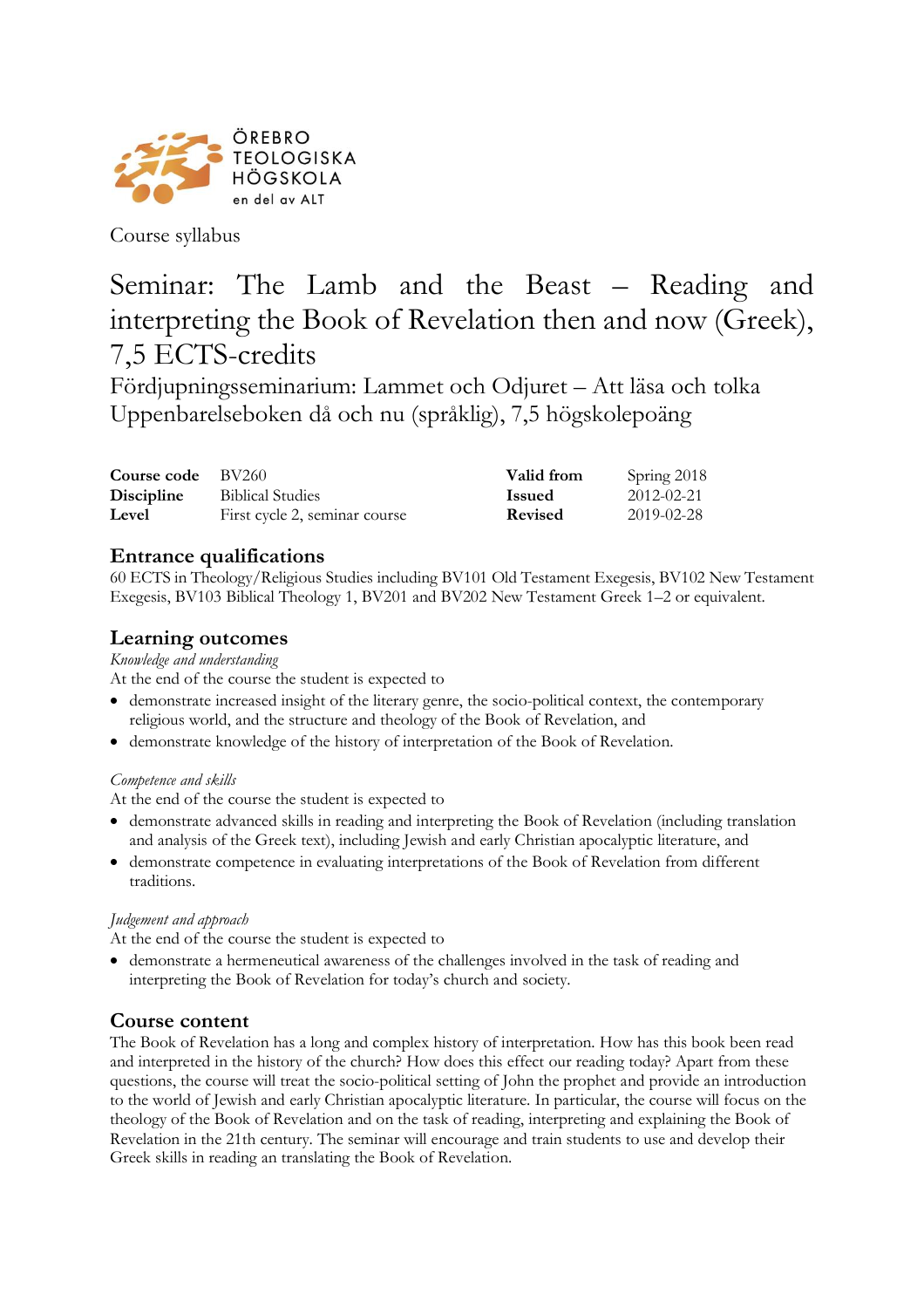#### **Course work**

Lectures, literature seminar, and a written paper.

## **Assessment**

Theological essay on a central theme in the Book of Revelation (3 000 – 4 000 words) (4,5hp) Translation and text-analysis (2hp) Report and evaluation of text- and commentary discussion (500 – 800 words, 1hp)

# **Grading Scale**

Passed with distinction (VG), Passed (G) or Failed (U).

## **Course development**

At the end of the course, the students are asked to complete a course evaluation. The results are compiled and commented on by the responsible teacher in a report which is available to the student union.

Since the last time the course was given, no changes have been made.

# **Required reading**

Bauckham, R. 1993*. The Theology of the Book of Revelation*. Cambridge University Press. ISBN: 05-2135-691- 1

Kraybill, N.J. 2010. *Apocalypse and Allegiance: Worship, Politics, and Devotion in the Book of Revelation*. Grand Rapids: Brazos Press. ISBN: 978-1-58743-261-3

#### *Articles (ca 70 pp.)*

Blount, B.K. 2000. Reading Revelation Today: Witness as Active Resistance. *Interpretation* 54: 398–412. Craddock, F.B. 1986. Preaching the Book of Revelation. *Interpretation* 40: 270–282.

- Hanson, P.D. et al. 1992. Apocalypses and Apocalypticism. *Anchor Bible Dictionary*, vol 1. New York: Doubleday, 279–291.
- Yarbro Collins, A. 1986. Reading the Book of Revelation in the Twentieth Society, *Interpretation* 40: 229– 242.

#### *One of the following commentaries (200 pp.)*

- Aune, D.E. 1997–98. *Revelation*. 3 vols. WBC 52A-C. Dallas: Word Books Publications. ISBN: 0-8499- 0251-7 / 0-8499-0786-1 / 0-8499-1545-7
- Beale, G.K. 1998. *The Book of Revelation*. NIGTC. Grand Rapids: Eerdmans. ISBN: 978-0-8028-7107-7
- Beale, G.K. with D.H. Campbell. 2015. *Revelation: A Shorter Commentary*. NIGTC. Grand Rapids: Eerdmans. ISBN: 978-0-8028-6621-9
- Beasley-Murray, G.R. 1981. *Revelation*. NCB. Grand Rapids: Eerdmans. ISBN: 0-8028-1885-4
- Caird, G.B. 1987. *The Revelation of St John the divine.* BNTC. London: A & C Black. ISBN: 0-7136-2621-6.

Ford, J.M. 1975. *Revelation.* AB. New York: Doubleday. ISBN: 978-0-3850-0895-2

Keener, C.S. 1999. *Revelation.* NIVAC. Grand Rapids: Zondervan. ISBN: 978-0-3102-3192-9

- Ladd, G.E. 1978. *A Commentary on the Revelation of John*. Grand Rapids: Eerdmans. ISBN: 0-8028-3405-1
- Mounce, R.H. 1998. *The Book of Revelation*. Revised edition. NICNT. Grand Rapids: Eerdmans. ISBN: 0- 8028-2537-0
- Resseguie, J.L. 2009. *The Revelation of John: A Narrative Commentary.* Grand Rapids: Baker. ISBN: 978-0- 8010-3213-4

Smalley, S. 2005. *The Revelation of John: A Commentary on the Greek Text of the Apocalypse.* InterVarsity Press. ISBN: 0-8308-2800-1

#### **Suggested reading**

Barnett, P. 1989. *Apocalypse Now and Then. Reading Revelation Today*. Anglican Information Office. Barr, D.L., ed. 2003. *Reading the Book of Revelation. A Resource for Students*. Society of Biblical Literature. Bauckham, R. 1993. *The Climax of Prophecy. Studies in the Book of Revelation*. Edinburgh: T & T Clark.